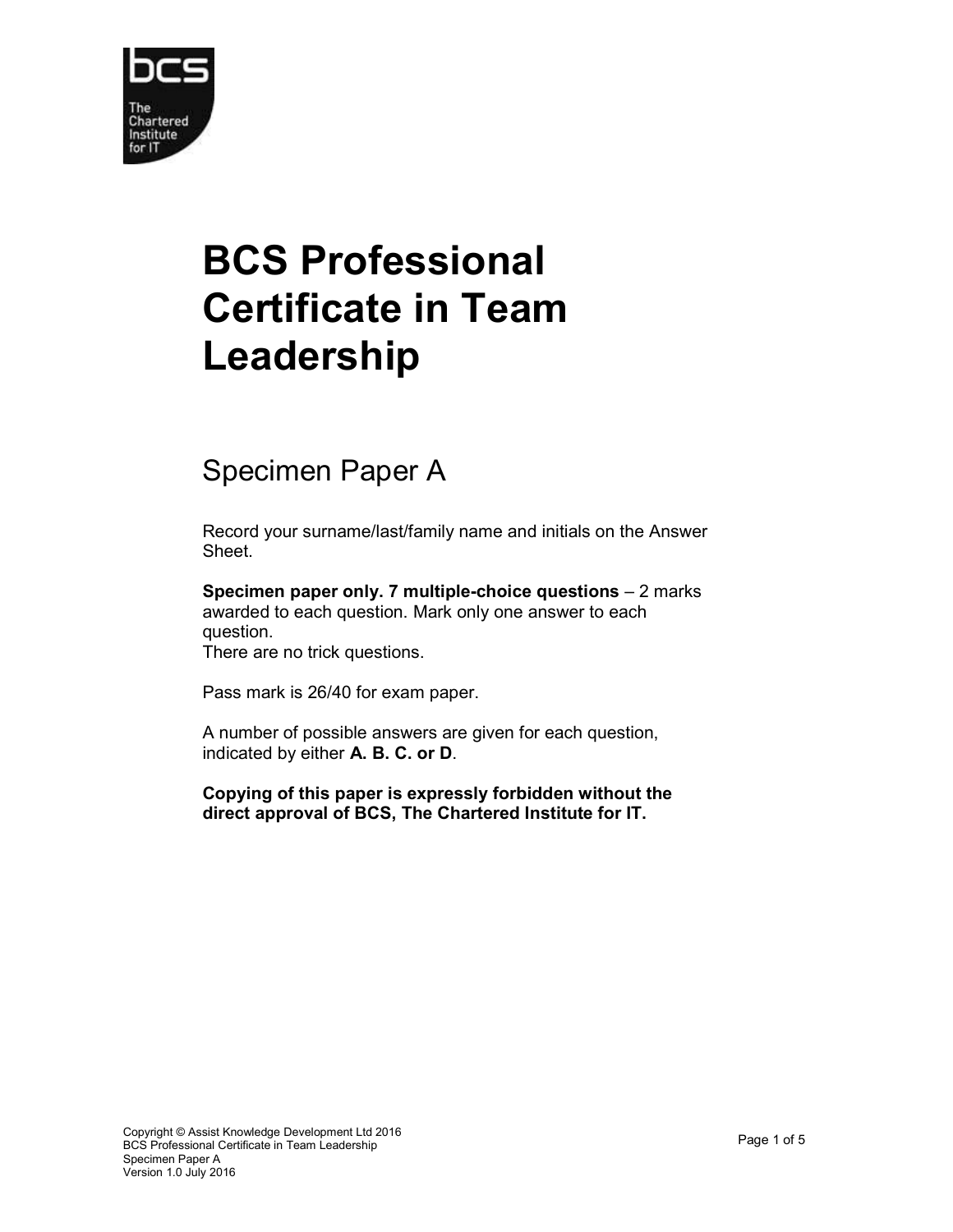- 1 A Senior Business Analyst, Julia Preece, has taken over leadership of a new team. Julia knows many of the team members and has decided to adopt a friendly approach, treating them as peers rather than her staff. Which of the following will be a problem for a leader who adopts such a 'country club' leadership style as defined in the Blake-Mouton grid?
- **A** Content workforce/low productivity.<br>**B** Discontented workforce/high produc
- Discontented workforce/high productivity.
- C Discontented workforce/low productivity.
- **D** Content workforce/high productivity.
- 2 A conflict has arisen between Julia Preece and another Team Leader. She has decided to use the Thomas-Kilmann MODE instrument as a way of resolving the conflict. Which of the following is NOT one of the conflict positions defined by Thomas-Kilmann?
- A Competing.
- **B** Collaborating.
- C Compromising.
- D Cooperating.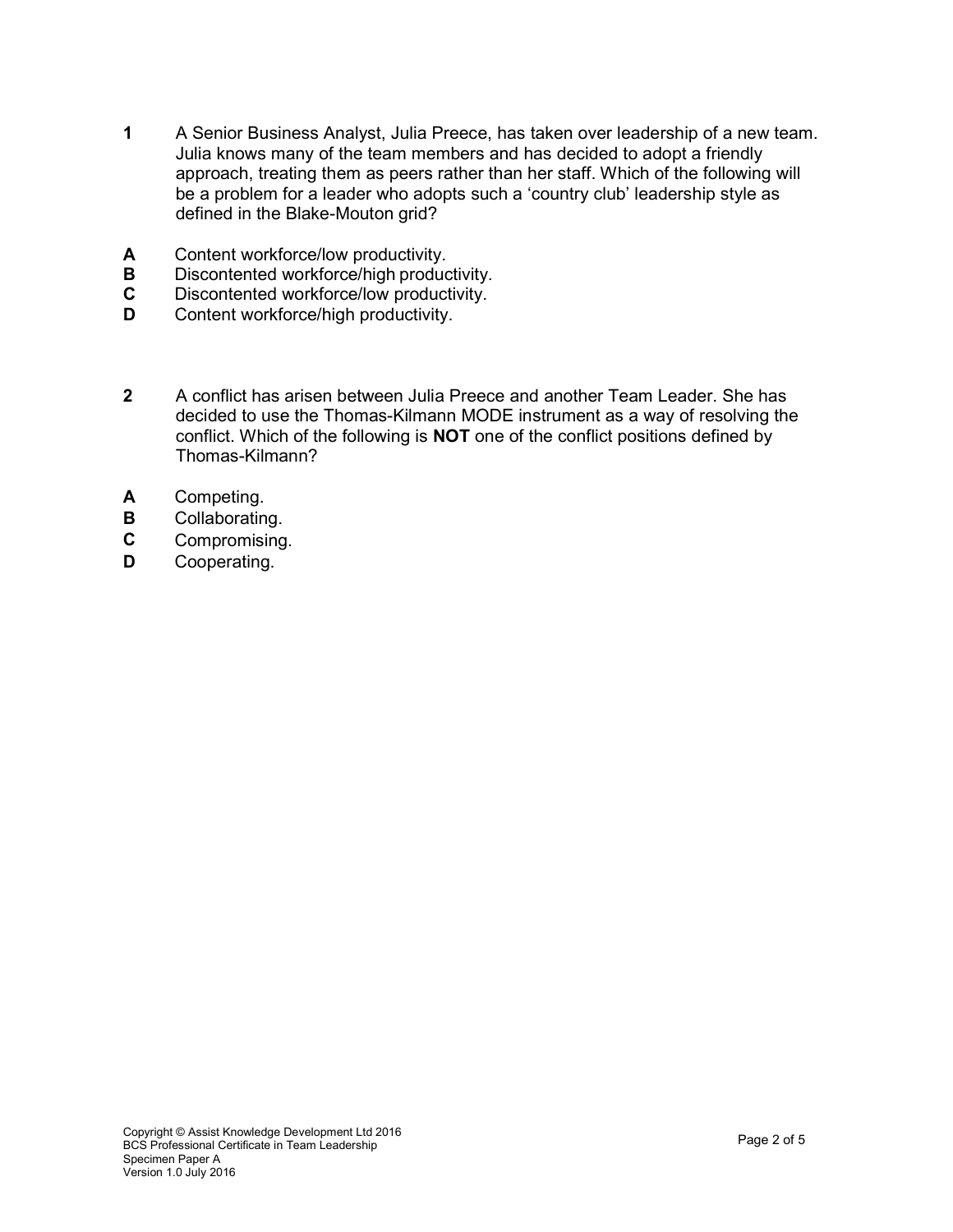## Scenario One (used for the following questions)

Professional Certificate Distribution Ltd. (PCD) is an organisation that works with professional bodies to issue examination results and certificates securely. PCD provides online access to examination records for individual candidates, their employers, universities and the professional bodies. Recently, PCD has been growing as an organisation and as a result, the IT department has expanded and it has been decided to extend the BA practice.

- 3 One of the reasons for the growth of PCD has been the appointment of a new Chief Executive, George Langley. George feels that he needs to be a catalyst for very significant change across the organisation and this leadership approach has been very successful in driving increased sales of PCD services. Which of the following leadership theories is George's approach aligned with?
- A Great Man.
- B Situational.
- C Transactional.
- D Transformational
- 4 Bill Jameson (Head of Business Analysis) has been criticised by some PCD executives recently. He has pointed out that the BA Practice has suffered from a lack of mentoring and team development for several years, a situation that he is now addressing in order to improve the morale of each of the BAs. Which of Adair's aspects of leadership is Bill Jameson failing to address when adopting this approach?
- A The individual.
- **B** The task.
- C The leader.
- **D** The project.
- 5 Anne Barnett has been coaching Bill Jameson on improving the impact he makes when presenting to senior management. She has discussed the Mehrabian elements of communication to help Bill to focus on improving the most important area first. Which of the following is the order showing the relative importance of Mehrabian's elements (highest to lowest level of importance)?
- A Body Language, Tone of voice, Words.
- **B** Tone of voice, Body Language, Words.
- C Tone of voice, Words, Body Language.
- **D** Words, Tone of voice, Body Language.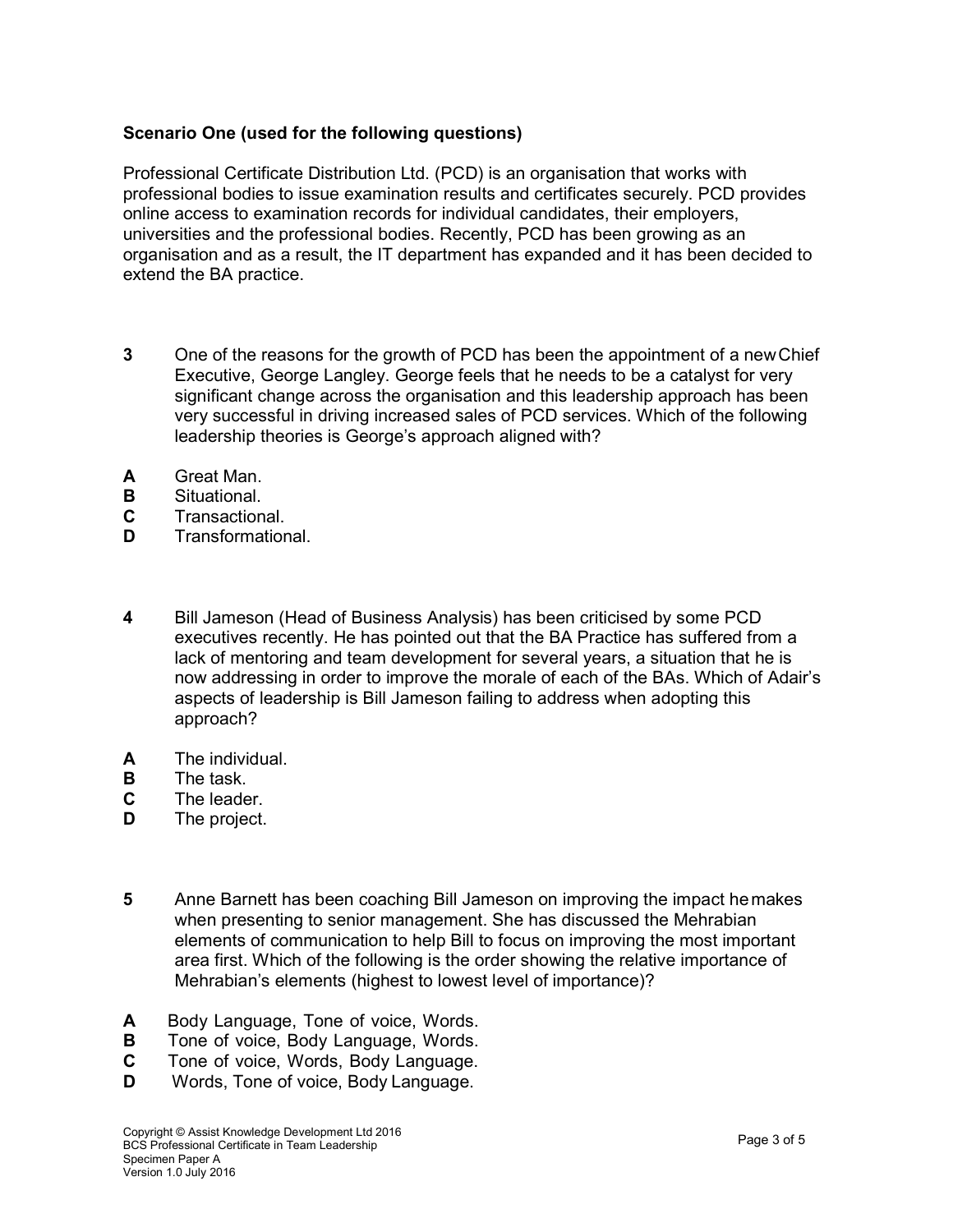- 6 One of the problems facing the BA Practice is that there is quite often conflict amongst the stakeholders who are internal to PCD. The Thomas-Kilmann MODE instrument has been suggested by the CIO, Sandy Lucas, as it includes a number of generic positions which parties to a conflict may adopt. Which of the following is such a conflict position?
- **A** Allowing.<br>**B** Addressin
- **B** Addressing.<br>**C** Acquiescing
- Acquiescing.
- **D** Avoiding.
- 7 Which of the following **SHOULD** Bill Jameson use to set well-formed goals for his staff?
- A SMART.
- B GROW.
- C Maslow's hierarchy.
- D Adair's three circles.

-End of Paper-